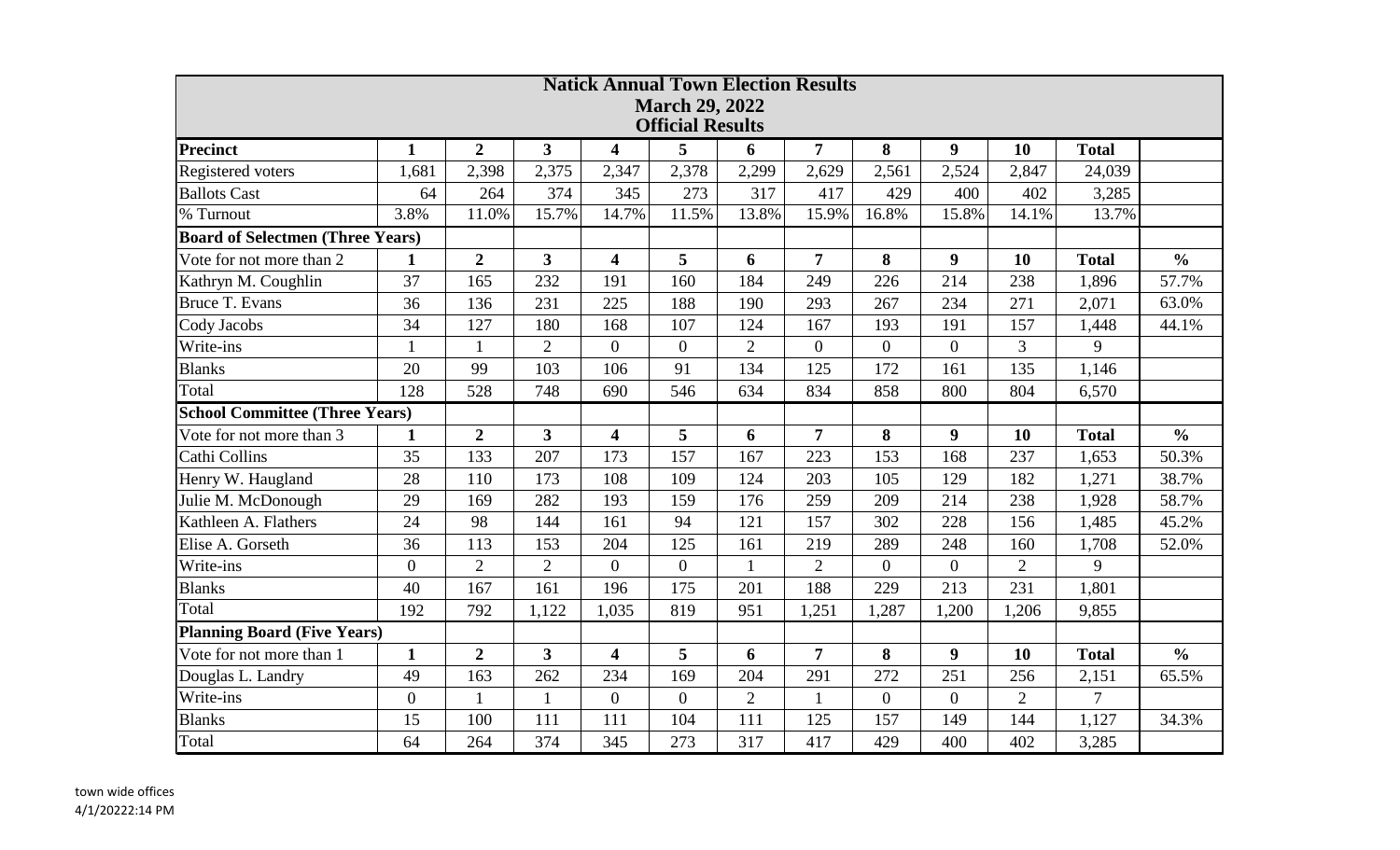| <b>Natick Annual Town Election Results</b><br><b>March 29, 2022</b> |                |                |                         |                         |                         |                |                |                |                  |                |                |               |
|---------------------------------------------------------------------|----------------|----------------|-------------------------|-------------------------|-------------------------|----------------|----------------|----------------|------------------|----------------|----------------|---------------|
|                                                                     |                |                |                         |                         | <b>Official Results</b> |                |                |                |                  |                |                |               |
| <b>Precinct</b>                                                     | $\mathbf{1}$   | $\overline{2}$ | $\mathbf{3}$            | $\overline{\mathbf{4}}$ | 5                       | 6              | $\overline{7}$ | 8              | 9                | 10             | <b>Total</b>   |               |
| Registered voters                                                   | 1,681          | 2,398          | 2,375                   | 2,347                   | 2,378                   | 2,299          | 2,629          | 2,561          | 2,524            | 2,847          | 24,039         |               |
| <b>Ballots Cast</b>                                                 | 64             | 264            | 374                     | 345                     | 273                     | 317            | 417            | 429            | 400              | 402            | 3,285          |               |
| % Turnout                                                           | 3.8%           | 11.0%          | 15.7%                   | 14.7%                   | 11.5%                   | 13.8%          | 15.9%          | 16.8%          | 15.8%            | 14.1%          | 13.7%          |               |
| <b>Assoc Planning Board (Two Years)</b>                             |                |                |                         |                         |                         |                |                |                |                  |                |                |               |
| Vote for not more than 1                                            | $\mathbf{1}$   | $\overline{2}$ | $\overline{\mathbf{3}}$ | $\overline{\mathbf{4}}$ | 5                       | 6              | $\overline{7}$ | 8              | $\boldsymbol{9}$ | 10             | <b>Total</b>   |               |
| Christine M. Therrien                                               | 49             | 163            | 264                     | 218                     | 162                     | 193            | 286            | 267            | 242              | 244            | 2,088          | 63.6%         |
| Write-ins                                                           | $\overline{0}$ | $\overline{0}$ | $\overline{0}$          | $\overline{0}$          | $\mathbf{1}$            | $\overline{0}$ | $\overline{0}$ | $\overline{0}$ | $\overline{0}$   | 1              | $\mathbf{1}$   |               |
| <b>Blanks</b>                                                       | 15             | 101            | 110                     | 127                     | 110                     | 124            | 131            | 162            | 158              | 157            | 1,196          |               |
| Total                                                               | 64             | 264            | 374                     | 345                     | 273                     | 317            | 417            | 429            | 400              | 402            | 3,285          |               |
| <b>Recreation and Parks (Three Years)</b>                           |                |                |                         |                         |                         |                |                |                |                  |                |                |               |
| Vote for not more than 2                                            | 1              | $\overline{2}$ | $\overline{3}$          | $\overline{\mathbf{4}}$ | 5                       | 6              | $\overline{7}$ | 8              | $\boldsymbol{9}$ | 10             | <b>Total</b>   | $\frac{0}{0}$ |
| David W. Ordway                                                     | 48             | 161            | 258                     | 220                     | 165                     | 207            | 270            | 272            | 245              | 249            | 2,095          | 63.8%         |
| Jessica A. Ordway                                                   | 49             | 163            | 258                     | 220                     | 170                     | 197            | 279            | 269            | 248              | 253            | 2,106          | 64.1%         |
| Write-ins                                                           | $\overline{0}$ | $\overline{0}$ | $\overline{0}$          | $\overline{0}$          | $\mathbf{1}$            | $\overline{0}$ | $\overline{0}$ | $\overline{0}$ | $\overline{0}$   | $\mathbf{1}$   | 2              |               |
| <b>Blanks</b>                                                       | 31             | 204            | 232                     | 250                     | 210                     | 230            | 285            | 317            | 307              | 301            | 2,367          |               |
| Total                                                               | 128            | 528            | 748                     | 690                     | 546                     | 634            | 834            | 858            | 800              | 804            | 6,570          |               |
| <b>Board of Assessors (Three Years)</b>                             |                |                |                         |                         |                         |                |                |                |                  |                |                |               |
| Vote for not more than 1                                            | $\mathbf{1}$   | $\overline{2}$ | $\overline{\mathbf{3}}$ | $\overline{\mathbf{4}}$ | 5                       | 6              | $\overline{7}$ | 8              | $\boldsymbol{9}$ | 10             | <b>Total</b>   | $\frac{0}{0}$ |
| Paul B. Griesmer                                                    | 47             | 152            | 260                     | 223                     | 166                     | 196            | 284            | 261            | 256              | 266            | 2,111          | 64.3%         |
| Write-ins                                                           | $\overline{0}$ | $\Omega$       | $\overline{0}$          | $\overline{2}$          | $\overline{0}$          | $\overline{0}$ | $\overline{0}$ | $\overline{0}$ | $\overline{0}$   | $\overline{0}$ | $\overline{2}$ |               |
| <b>Blanks</b>                                                       | 17             | 112            | 114                     | 120                     | 107                     | 121            | 133            | 168            | 144              | 136            | 1,172          |               |
| Total                                                               | 64             | 264            | 374                     | 345                     | 273                     | 317            | 417            | 429            | 400              | 402            | 3,285          |               |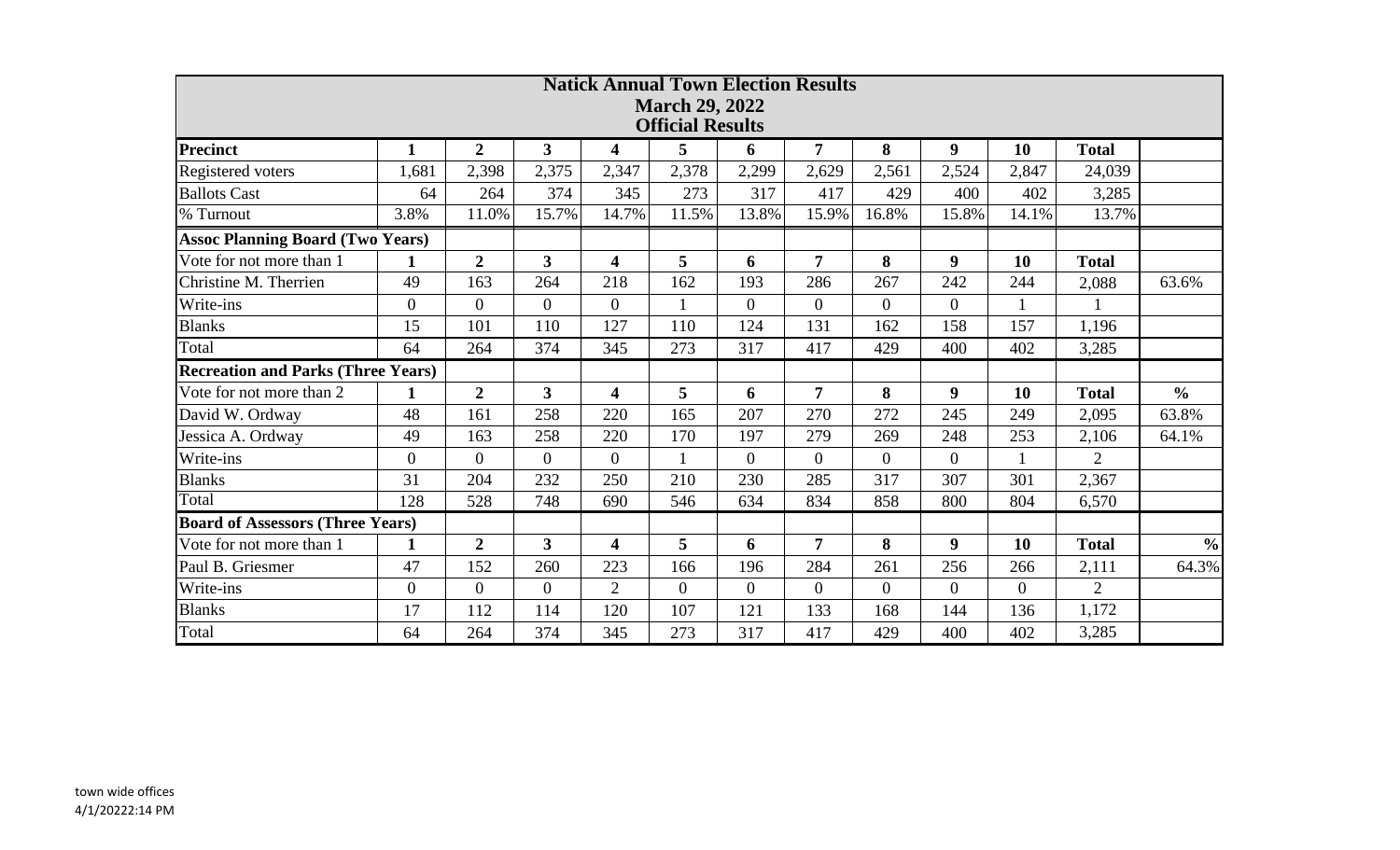|                                              |                |                |                         | <b>Natick Annual Town Election Results</b> |                         |                |                  |                |                  |                |                |               |
|----------------------------------------------|----------------|----------------|-------------------------|--------------------------------------------|-------------------------|----------------|------------------|----------------|------------------|----------------|----------------|---------------|
|                                              |                |                |                         |                                            | <b>March 29, 2022</b>   |                |                  |                |                  |                |                |               |
|                                              |                |                |                         |                                            | <b>Official Results</b> |                |                  |                |                  |                |                |               |
| <b>Precinct</b>                              | $\mathbf{1}$   | $\overline{2}$ | $\overline{3}$          | 4                                          | 5                       | 6              | $\overline{7}$   | 8              | 9                | 10             | <b>Total</b>   |               |
| Registered voters                            | 1,681          | 2,398          | 2,375                   | 2,347                                      | 2,378                   | 2,299          | 2,629            | 2,561          | 2,524            | 2,847          | 24,039         |               |
| <b>Ballots Cast</b>                          | 64             | 264            | 374                     | 345                                        | 273                     | 317            | 417              | 429            | 400              | 402            | 3,285          |               |
| % Turnout                                    | 3.8%           | 11.0%          | 15.7%                   | 14.7%                                      | 11.5%                   | 13.8%          | 15.9%            | 16.8%          | 15.8%            | 14.1%          | 13.7%          |               |
| <b>Board of Health (Three Years)</b>         |                |                |                         |                                            |                         |                |                  |                |                  |                |                |               |
| Vote for not more than 1                     | $\mathbf{1}$   | $\overline{2}$ | $\overline{\mathbf{3}}$ | $\overline{\mathbf{4}}$                    | 5                       | 6              | $\overline{7}$   | 8              | 9                | 10             | <b>Total</b>   | $\frac{0}{0}$ |
| Donald J. Breda                              | 45             | 154            | 253                     | 219                                        | 166                     | 191            | 285              | 269            | 241              | 250            | 2,073          | 63.1%         |
| Write-ins                                    | $\mathbf{1}$   | $\mathbf{1}$   | $\mathbf{0}$            | $\overline{2}$                             | 1                       | $\overline{0}$ | $\Omega$         | $\Omega$       | $\Omega$         | $\overline{0}$ | 5              |               |
| <b>Blanks</b>                                | 18             | 109            | 121                     | 124                                        | 106                     | 126            | 132              | 160            | 159              | 152            | 1,207          |               |
| Total                                        | 64             | 264            | 374                     | 345                                        | 273                     | 317            | 417              | 429            | 400              | 402            | 3,285          |               |
| <b>Natick Housing Authority (Four Years)</b> |                |                |                         |                                            |                         |                |                  |                |                  |                |                |               |
| Vote for not more than 1                     | $\mathbf{1}$   | $\overline{2}$ | $\overline{3}$          | $\overline{\mathbf{4}}$                    | 5                       | 6              | $\overline{7}$   | 8              | $\boldsymbol{9}$ | 10             | <b>Total</b>   | $\frac{0}{0}$ |
| Kimberly M. Condon                           | 49             | 159            | 259                     | 216                                        | 160                     | 202            | 280              | 272            | 245              | 254            | 2,096          | 63.8%         |
| Write-ins                                    | $\overline{0}$ | $\overline{0}$ | $\overline{0}$          | $\overline{0}$                             | $\overline{0}$          | $\mathbf{1}$   | $\overline{0}$   | $\overline{0}$ | $\overline{0}$   | $\overline{2}$ | $\overline{3}$ |               |
| <b>Blanks</b>                                | 15             | 105            | 115                     | 129                                        | 113                     | 114            | 137              | 157            | 155              | 146            | 1,186          |               |
| Total                                        | 64             | 264            | 374                     | 345                                        | 273                     | 317            | 417              | 429            | 400              | 402            | 3,285          |               |
| <b>Moderator (Three Years)</b>               |                |                |                         |                                            |                         |                |                  |                |                  |                |                |               |
| Vote for not more than 1                     | $\mathbf{1}$   | $\overline{2}$ | $\overline{\mathbf{3}}$ | $\overline{\mathbf{4}}$                    | 5                       | 6              | 7                | 8              | 9                | 10             | <b>Total</b>   |               |
| Frank W. Foss                                | 49             | 165            | 270                     | 224                                        | 178                     | 213            | 288              | 278            | 244              | 265            | 2,174          | 66.2%         |
| Write-ins                                    | $\overline{0}$ | $\mathbf{1}$   | 3                       | $\mathbf{1}$                               | $\mathbf{1}$            | 6              | $\boldsymbol{0}$ | $\overline{0}$ | $\mathbf{1}$     | $\overline{2}$ | 15             |               |
| <b>Blanks</b>                                | 15             | 98             | 101                     | 120                                        | 94                      | 98             | 129              | 151            | 155              | 135            | 1,096          |               |
| Total                                        | 64             | 264            | 374                     | 345                                        | 273                     | 317            | 417              | 429            | 400              | 402            | 3,285          |               |
| <b>Town Clerk (Three Years)</b>              |                |                |                         |                                            |                         |                |                  |                |                  |                |                |               |
| Vote for not more than 1                     | $\mathbf{1}$   | $\overline{2}$ | $\overline{3}$          | $\overline{\mathbf{4}}$                    | 5                       | 6              | $\overline{7}$   | 8              | 9                | 10             | <b>Total</b>   |               |
| Diane B. Packer                              | 47             | 171            | 275                     | 237                                        | 182                     | 209            | 300              | 282            | 270              | 281            | 2,254          | 68.6%         |
| Write-ins                                    | $\overline{0}$ | $\overline{0}$ | $\mathbf{0}$            | $\mathbf{1}$                               | $\overline{2}$          | $\mathbf{1}$   | $\overline{0}$   | $\overline{0}$ | $\overline{0}$   | $\overline{0}$ | $\overline{4}$ |               |
| <b>Blanks</b>                                | 17             | 93             | 99                      | 107                                        | 89                      | 107            | 117              | 147            | 130              | 121            | 1,027          |               |
| Total                                        | 64             | 264            | 374                     | 345                                        | 273                     | 317            | 417              | 429            | 400              | 402            | 3,285          |               |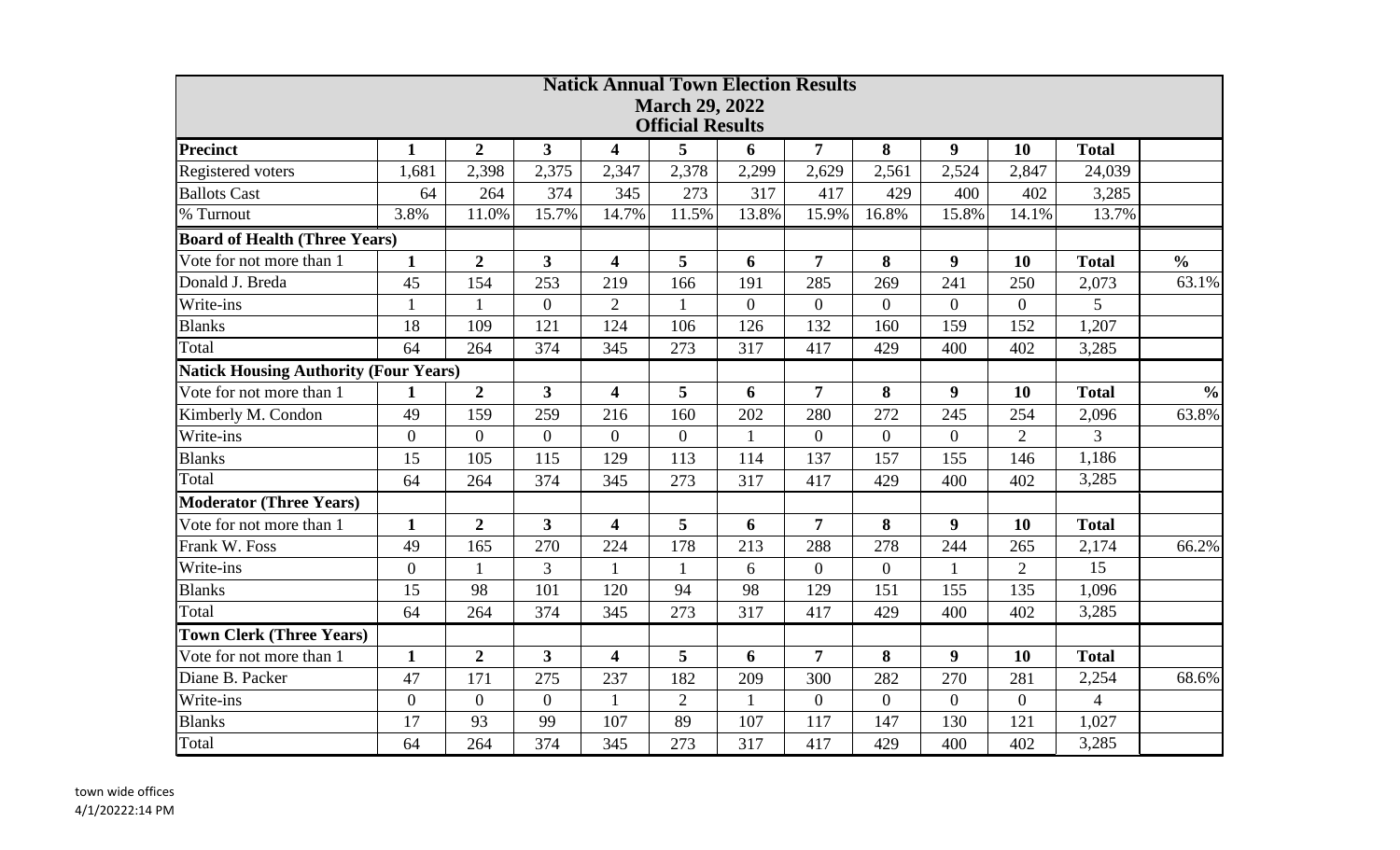| <b>Natick Annual Town Election Results</b>       |              |                |                |       |                |       |                |                |                  |                |              |       |  |
|--------------------------------------------------|--------------|----------------|----------------|-------|----------------|-------|----------------|----------------|------------------|----------------|--------------|-------|--|
| <b>March 29, 2022</b><br><b>Official Results</b> |              |                |                |       |                |       |                |                |                  |                |              |       |  |
| <b>Precinct</b>                                  |              | $\overline{2}$ | $3^{\circ}$    | 4     | 5              | 6     | 7              | 8              | $\boldsymbol{9}$ | 10             | <b>Total</b> |       |  |
| Registered voters                                | 1,681        | 2,398          | 2,375          | 2,347 | 2,378          | 2,299 | 2,629          | 2,561          | 2,524            | 2,847          | 24,039       |       |  |
| <b>Ballots Cast</b>                              | 64           | 264            | 374            | 345   | 273            | 317   | 417            | 429            | 400              | 402            | 3,285        |       |  |
| % Turnout                                        | 3.8%         | 11.0%          | 15.7%          | 14.7% | 11.5%          | 13.8% | 15.9%          | 16.8%          | 15.8%            | 14.1%          | 13.7%        |       |  |
| <b>Constable (Three Years)</b>                   |              |                |                |       |                |       |                |                |                  |                |              |       |  |
| Vote for not more than 6                         | $\mathbf{1}$ | $\overline{2}$ | 3 <sup>1</sup> | 4     | $\overline{5}$ | 6     | $\overline{7}$ | 8              | 9                | 10             | <b>Total</b> |       |  |
| Kevin F. Flynn                                   | 44           | 142            | 236            | 183   | 138            | 177   | 241            | 225            | 200              | 221            | 1,807        | 55.0% |  |
| Todd M. Gillenwater                              | 41           | 132            | 221            | 178   | 135            | 153   | 238            | 214            | 195              | 204            | 1,711        | 52.1% |  |
| Joseph William Spurling                          | 40           | 135            | 221            | 177   | 133            | 169   | 236            | 222            | 198              | 207            | 1,738        | 52.9% |  |
| Write-ins                                        | $\theta$     | $\overline{0}$ | $\overline{2}$ | 3     | 5              | 5     | 4              | $\overline{4}$ | 5                | $\overline{2}$ | 30           |       |  |
| <b>Blanks</b>                                    | 259          | 1,175          | 1,564          | 1,529 | 1,227          | 1,398 | 1,783          | 1,909          | 1,802            | 1,778          | 14,424       |       |  |
| Total                                            | 384          | 1,584          | 2,244          | 2,070 | 1,638          | 1,902 | 2,502          | 2,574          | 2,400            | 2,412          | 19,710       |       |  |
| <b>Question 1</b>                                | 1            | $\overline{2}$ | $\mathbf{3}$   | 4     | 5              | 6     | 7              | 8              | 9                | 10             | <b>Total</b> |       |  |
| Yes                                              | 56           | 226            | 324            | 293   | 221            | 266   | 360            | 365            | 337              | 254            | 2,702        | 82.3% |  |
| N <sub>o</sub>                                   | 4            | 14             | 20             | 14    | 24             | 20    | 19             | 17             | 17               | 15             | 164          | 5.0%  |  |
| <b>Blanks</b>                                    | 4            | 24             | 30             | 38    | 28             | 31    | 38             | 47             | 46               | 133            | 419          |       |  |
| Total                                            | 64           | 264            | 374            | 345   | 273            | 317   | 417            | 429            | 400              | 402            | 3,285        |       |  |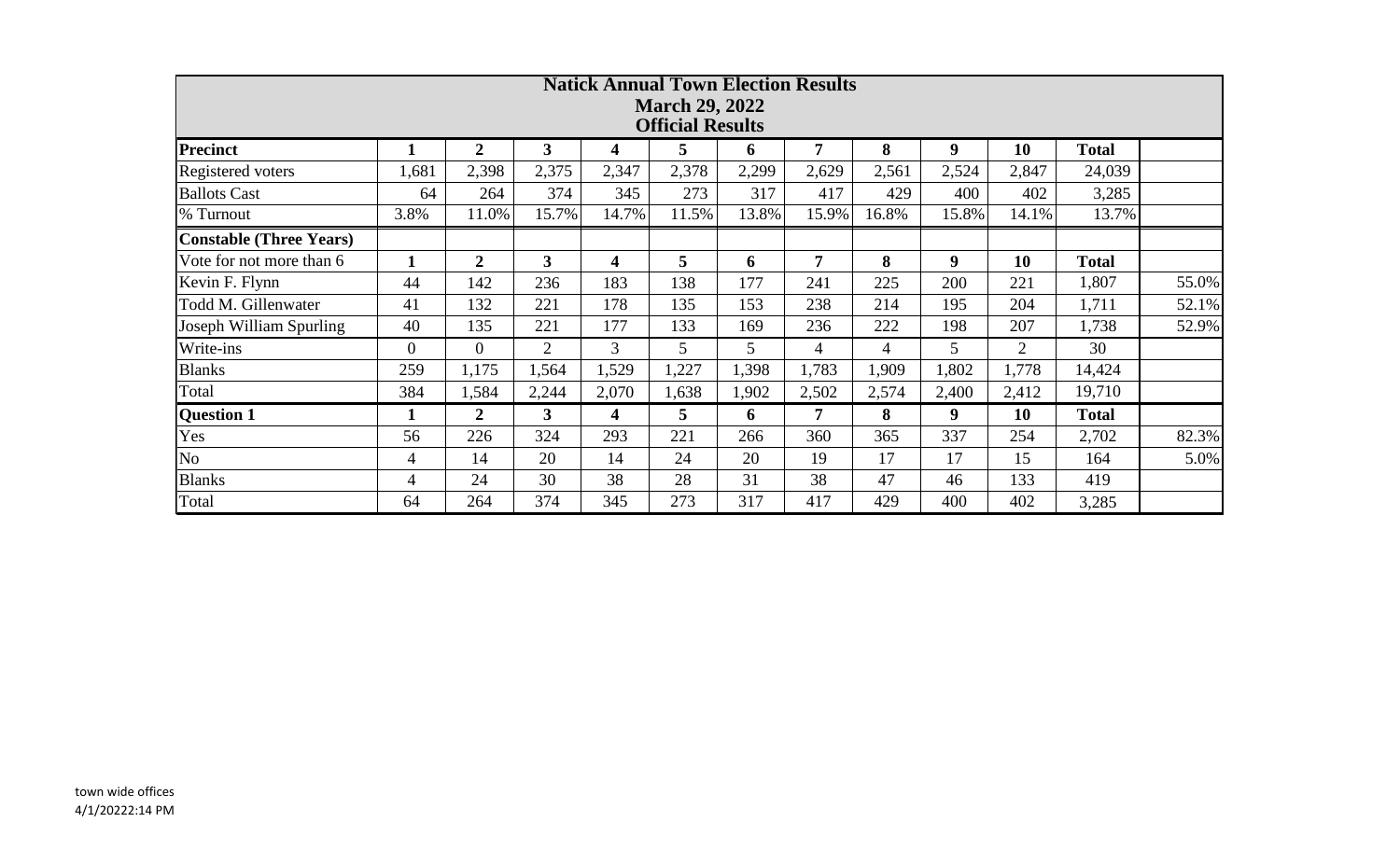|                                                                                                       | <b>Natick Annual Town Election</b><br><b>March 29, 2022</b> |                |               |                            |                        |                         |              |               |                       |                    |              |                |               |  |
|-------------------------------------------------------------------------------------------------------|-------------------------------------------------------------|----------------|---------------|----------------------------|------------------------|-------------------------|--------------|---------------|-----------------------|--------------------|--------------|----------------|---------------|--|
|                                                                                                       |                                                             |                |               |                            |                        | <b>Official Results</b> |              |               |                       |                    |              |                |               |  |
| <b>Precinct</b>                                                                                       | $\mathbf{1}$                                                | $\overline{2}$ | 3             | 4                          | 5                      | 6                       | 7            | 8             | 9                     | 10                 | <b>Total</b> |                |               |  |
| Registered voters                                                                                     | 1,681                                                       | 2,398          | 2,375         | 2,347                      | 2,378                  | 2,299                   | 2,629        | 2,561         | 2,524                 | 2,847              | 24,039       |                |               |  |
| <b>Ballots Cast</b>                                                                                   | 64                                                          | 264            | 374           | 345                        | 273                    | 317                     | 417          | 429           | 400                   | 402                | 3,285        |                |               |  |
| % Turnout                                                                                             | 3.8%                                                        | 11.0%          | 15.7%         | 14.7%                      | 11.5%                  | 13.8%                   | 15.9%        | 16.8%         | 15.8%                 | 14.1%              | 13.7%        |                |               |  |
| <b>Town Meeting, Precinct 2</b><br><b>Town Meeting, Precinct 3</b><br><b>Town Meeting, Precinct 1</b> |                                                             |                |               |                            |                        |                         |              |               |                       |                    |              |                |               |  |
| Vote for 18                                                                                           |                                                             | <b>Votes</b>   | $\frac{0}{0}$ | Vote for 18                |                        |                         | <b>Votes</b> | $\frac{0}{0}$ | Vote for 18           |                    |              | <b>Votes</b>   | $\frac{6}{6}$ |  |
| Andrea T. Adams                                                                                       |                                                             | 49             | 76.6%         | Kathryn M. Coughlin        |                        |                         | 141          | 53.4%         | Charles A. Grady      |                    |              | 223            | 59.6%         |  |
| Michael D. Blaha                                                                                      |                                                             | 47             | 73.4%         | Cody Jacobs                |                        |                         | 139          | 52.7%         | Donna Volpe Casey     |                    |              | 222            | 59.4%         |  |
| Jonathan D. Kane                                                                                      |                                                             | 47             | 73.4%         |                            | <b>Saul Berelowitz</b> |                         | 121          | 45.8%         | Andrew J. Meyer       |                    |              | 222            | 59.4%         |  |
| Zaven A. Yarumian                                                                                     |                                                             | 44             | 68.8%         | Christine M. Therrien      |                        |                         | 119          | 45.1%         | John Wadsworth        |                    |              | 215            |               |  |
| Stuart J. Zimmerman                                                                                   |                                                             | 44             |               | 68.8% Leona Bessonova      |                        |                         | 116          | 43.9%         | Kathryn G. Monahan    |                    |              | 213            | 57.0%         |  |
| Lorie K. Gols                                                                                         |                                                             | $\overline{2}$ | 3.1%          | David J. Coffey            |                        |                         | 116          | 43.9%         | Carole Ann Berkowitz  |                    |              | 209            | 55.9%         |  |
| Brendan John Leahy                                                                                    |                                                             | $\mathbf{1}$   | 1.6%          | Paul L. Dellarocca         |                        |                         | 116          | 43.9%         |                       | Allison G. Roberts |              | 202            | 54.0%         |  |
| Jared E. Lerman                                                                                       |                                                             | $\mathbf{1}$   | 1.6%          | Robin S. Sparr             |                        |                         | 108          | 40.9%         | Joshua Conte          |                    |              | 200            | 53.5%         |  |
|                                                                                                       |                                                             |                |               |                            | Bruce A. Coggeshall    |                         | 104          | 39.4%         | Sheila Page           |                    |              | 51             | 13.6%         |  |
|                                                                                                       |                                                             |                |               | Meryl N. Fink              |                        |                         | 104          | 39.4%         | <b>Kasey Galligan</b> |                    |              | 49             | 13.1%         |  |
|                                                                                                       |                                                             |                |               |                            | Deborah L. Mitchell    |                         | 102          | 38.6%         | Joseph Ranieri        |                    |              | 12             | 3.2%          |  |
|                                                                                                       |                                                             |                |               |                            | Matthew T. McLaughlin  |                         | 102          | 38.6%         | John Wodeyla          |                    |              | 11             | 2.9%          |  |
|                                                                                                       |                                                             |                |               |                            | Lynne K. Montross      |                         | 101          | 38.3%         | Luis Maseda           |                    |              | 5              | 1.3%          |  |
|                                                                                                       |                                                             |                |               | <b>Richard T. Montross</b> |                        |                         | 100          | 37.9%         | Rita D. Silva-Martins |                    |              | $\overline{4}$ | 1.1%          |  |
|                                                                                                       |                                                             |                |               | Alfred R. Doig Jr.         |                        |                         | 100          | 37.9%         | Daniel A. Shea        |                    |              | $\overline{2}$ | 0.5%          |  |
|                                                                                                       |                                                             |                |               |                            | Amanda Jo Formica      |                         | 11           | 4.2%          | <b>Edward Close</b>   |                    |              | $\overline{2}$ | 0.5%          |  |
|                                                                                                       |                                                             |                |               | David J. Gallo             |                        |                         | 9            | 3.4%          |                       |                    |              |                | 0.0%          |  |
|                                                                                                       |                                                             |                |               |                            |                        |                         |              |               |                       |                    |              |                | 0.0%          |  |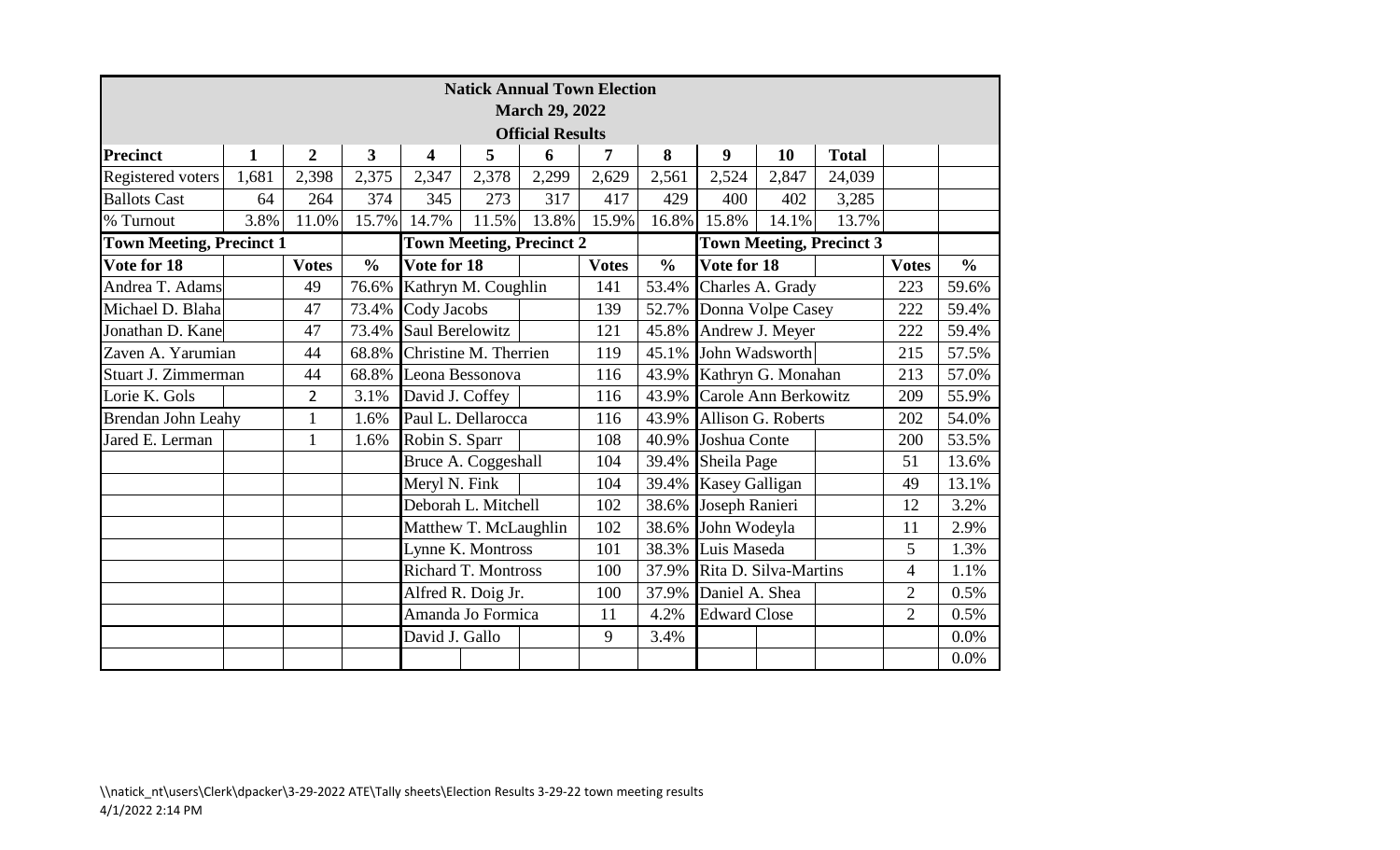|                                 | <b>Natick Annual Town Election</b><br><b>March 29, 2022</b>        |                |                                                                      |                                |       |                                 |              |               |                        |                        |                                 |              |               |
|---------------------------------|--------------------------------------------------------------------|----------------|----------------------------------------------------------------------|--------------------------------|-------|---------------------------------|--------------|---------------|------------------------|------------------------|---------------------------------|--------------|---------------|
|                                 |                                                                    |                |                                                                      |                                |       | <b>Official Results</b>         |              |               |                        |                        |                                 |              |               |
| <b>Precinct</b>                 | $\mathbf 1$                                                        | $\overline{2}$ | 3                                                                    | 4                              | 5     | 6                               | 7            | 8             | 9                      | 10                     | <b>Total</b>                    |              |               |
| Registered voters               | 1,681                                                              | 2,398          | 2,375                                                                | 2,347                          | 2,378 | 2,299                           | 2,629        | 2,561         | 2,524                  | 2,847                  | 24,039                          |              |               |
| <b>Ballots Cast</b>             | 64                                                                 | 264            | 374                                                                  | 345                            | 273   | 317                             | 417          | 429           | 400                    | 402                    | 3,285                           |              |               |
| % Turnout                       | 3.8%                                                               | 11.0%          | 15.7%                                                                | 14.7%                          | 11.5% | 13.8%                           | 15.9%        | 16.8%         | 15.8%                  | 14.1%                  | 13.7%                           |              |               |
| <b>Town Meeting, Precinct 4</b> |                                                                    |                |                                                                      |                                |       | <b>Town Meeting, Precinct 5</b> |              |               |                        |                        | <b>Town Meeting, Precinct 6</b> |              |               |
| Vote for 18                     |                                                                    | <b>Votes</b>   | $\frac{0}{0}$                                                        |                                |       |                                 | <b>Votes</b> | $\frac{0}{0}$ | Vote for 18            |                        |                                 | <b>Votes</b> | $\frac{0}{0}$ |
| Elise A. Gorseth                |                                                                    | 195            |                                                                      | 56.5% Erica E. Ball            |       |                                 | 151          | 55.3%         |                        | Karen Adelman-Foster   |                                 | 181          | 57.1%         |
| <b>Brett Conaway</b>            |                                                                    | 193            |                                                                      | 55.9% Jay H. Ball              |       |                                 | 147          | 53.8%         | <b>Josh Ostroff</b>    |                        |                                 | 175          | 55.2%         |
| Jonathan H. Freedman            |                                                                    | 178            | 51.6% Kelly L. McPherson<br>Jeanne Willamson Ostroff<br>138<br>50.5% |                                |       |                                 |              | 167           | 52.7%                  |                        |                                 |              |               |
| Jeanette R. Szretter            | 51.0% Christine Weithman<br>176<br>120<br>44.0%<br>William F. Gath |                |                                                                      |                                |       | 152                             | 47.9%        |               |                        |                        |                                 |              |               |
| <b>Barbara Fahey Sanchez</b>    |                                                                    | 168            |                                                                      | 48.7% Daniel S. Zitnick        |       |                                 | 118          | 43.2%         |                        | Catherine M. Coughlin  |                                 | 141          | 44.5%         |
| Ian Mevorach                    |                                                                    | 165            |                                                                      | 47.8% Julian J. Munnich        |       |                                 | 115          | 42.1%         | Mary A. Mitchell       |                        | 140                             | 44.2%        |               |
| Dirk Coburn Jr.                 |                                                                    | 163            |                                                                      | 47.2% Cynthia D. Lima          |       |                                 | 114          | 41.8%         | Jeremy Kipling         |                        |                                 | 138          | 43.5%         |
| Frank H. Sanchez Jr.            |                                                                    | 160            |                                                                      | 46.4% Brian R. McPherson       |       |                                 | 113          | 41.4%         |                        | Anthony P. Lista       |                                 | 137          | 43.2%         |
| Moire V. Balsam                 |                                                                    | 151            |                                                                      | 43.8% Robert A. Weithman       |       |                                 | 112          | 41.0%         |                        | Jennifer Paige Adams   |                                 | 136          | 42.9%         |
| <b>Grace Keeney</b>             |                                                                    | 148            |                                                                      | 42.9% Andrew W. Luke           |       |                                 | 109          |               |                        | 39.9% Peggy R. Broekel |                                 | 135          | 42.6%         |
| Nancy B. Nottonson              |                                                                    | 141            |                                                                      | 40.9% Kenneth E. Yang          |       |                                 | 109          | 39.9%         |                        | Paul E. Connolly       |                                 | 135          | 42.6%         |
| Peter A. Nottonson              |                                                                    | 139            |                                                                      | 40.3% Harriet S. Merkowitz     |       |                                 | 104          | 38.1%         |                        | Michael F. Linehan     |                                 | 133          | 42.0%         |
| Nicolas Peter Hoey              |                                                                    | 136            |                                                                      | 39.4% Andrew D. Eschtruth      |       |                                 | 99           | 36.3%         |                        | Nancy A. Northgraves   |                                 | 132          | 41.6%         |
| Jane M. Dee                     |                                                                    | 135            |                                                                      | 39.1% Todd M. Gillenwater      |       |                                 | 97           | 35.5%         | <b>Martin McCrory</b>  |                        |                                 | 128          | 40.4%         |
| <b>Robert Ramage</b>            |                                                                    | 135            |                                                                      | 39.1% David F. Dorant          |       |                                 | 97           | 35.5%         |                        | Simone Poliandri       |                                 | 128          | 40.4%         |
| <b>Conrad Gees</b>              |                                                                    | 11             |                                                                      | 3.2% Lawrence L. Drolet        |       |                                 | 93           | 34.1%         | Joni M. Factor         |                        |                                 | 122          | 38.5%         |
| Daniel Sohl                     |                                                                    | 8              |                                                                      | 2.3% Alison Elizabeth Engelman |       |                                 | 11           | 4.0%          | <b>Matthew Cuddihy</b> |                        |                                 | 41           | 12.9%         |
| <b>Steven Levinsky</b>          |                                                                    | 7              |                                                                      | 2.0% Jennifer A. Woodroffe     |       |                                 | 6            | 2.2%          |                        | <b>Dominic Mirante</b> |                                 |              | 6.9%          |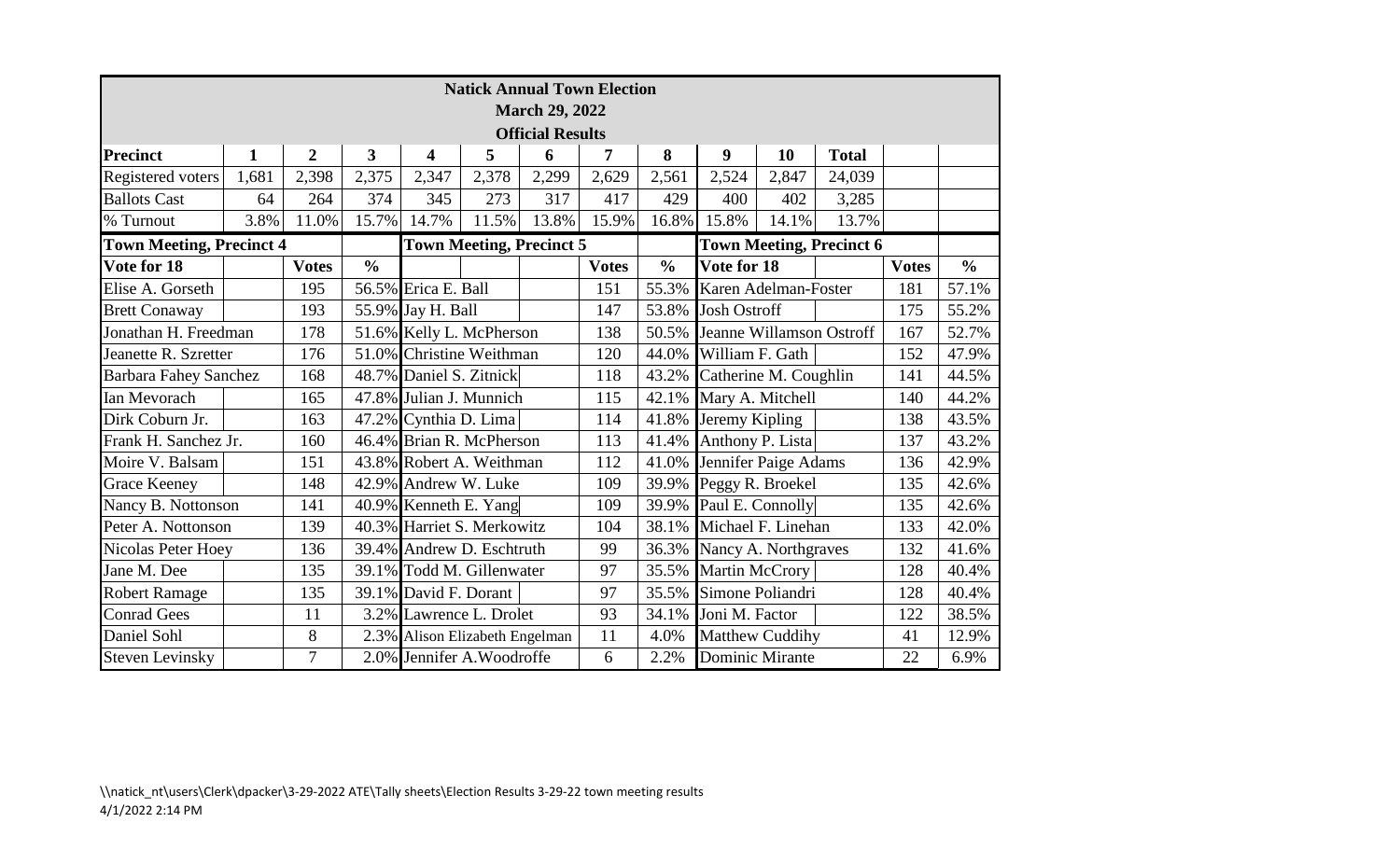| <b>Natick Annual Town Election</b><br><b>March 29, 2022</b> |              |                |                |                                                              |                     |                         |              |                      |                      |                           |                                 |              |               |
|-------------------------------------------------------------|--------------|----------------|----------------|--------------------------------------------------------------|---------------------|-------------------------|--------------|----------------------|----------------------|---------------------------|---------------------------------|--------------|---------------|
|                                                             |              |                |                |                                                              |                     | <b>Official Results</b> |              |                      |                      |                           |                                 |              |               |
| <b>Precinct</b>                                             | $\mathbf{1}$ | $\overline{2}$ | $\overline{3}$ | $\overline{\mathbf{4}}$                                      | 5                   | 6                       | 7            | 8                    | 9                    | 10                        | <b>Total</b>                    |              |               |
| Registered voters                                           | 1,681        | 2,398          | 2,375          | 2,347                                                        | 2,378               | 2,299                   | 2,629        | 2,561                | 2,524                | 2,847                     | 24,039                          |              |               |
| <b>Ballots Cast</b>                                         | 64           | 264            | 374            | 345                                                          | 273                 | 317                     | 417          | 429                  | 400                  | 402                       | 3,285                           |              |               |
| % Turnout                                                   | 3.8%         | 11.0%          | 15.7%          | 14.7%                                                        | 11.5%               | 13.8%                   | 15.9%        | 16.8%                | 15.8%                | 14.1%                     | 13.7%                           |              |               |
| <b>Town Meeting, Precinct 7</b>                             |              |                |                | <b>Town Meeting, Precinct 8</b>                              |                     |                         |              |                      |                      |                           | <b>Town Meeting, Precinct 9</b> |              |               |
| Vote for 18                                                 |              | <b>Votes</b>   | $\frac{0}{0}$  | Vote for 18                                                  |                     |                         | <b>Votes</b> | $\frac{0}{0}$        | Vote for 18          |                           |                                 | <b>Votes</b> | $\frac{0}{0}$ |
| Bruce T. Evans                                              |              | 271            |                | 65.0% Danielle M. Newland                                    |                     |                         | 216          | 50.3%                | Cathi Collins        |                           |                                 | 202          | 50.5%         |
| Teresa M. Evans                                             |              | 243            |                | 58.3% Susan G. Salamoff                                      |                     |                         | 210          | 49.0%                | Michael J. Hickey    |                           |                                 | 187          | 46.8%         |
| Carol A. Gloff                                              |              | 238            |                | 57.1% Daniel M. Sullivan<br>Heather M. Pilat<br>202<br>47.1% |                     |                         |              |                      |                      | 177                       | 44.3%                           |              |               |
| Henry W. Haugland                                           |              | 237            |                | 56.8% Maritza Crossen                                        |                     |                         | 199          | 46.4%                | Michelle L. Ferretti |                           |                                 | 176          | 44.0%         |
| Richard Jennett Jr.                                         |              | 228            |                | 54.7% Judith A. Kuhn                                         |                     |                         | 196          | 45.7%                | Donald P. Friswell   |                           | 171                             | 42.8%        |               |
| Paula A. Gould                                              |              | 222            |                | 53.2% Dominic W. Hall                                        |                     |                         | 192          | 44.8%                |                      | Theresa M. Miller         |                                 | 171          | 42.8%         |
| Paul B. Griesmer                                            |              | 215            |                | 51.6% Kimberlee B. Schmid                                    |                     |                         | 191          | 44.5%                | <b>Tien Lum</b>      |                           |                                 | 165          | 41.3%         |
| Steven R. Owens                                             |              | 211            |                | 50.6% Carey S. Buttfield                                     |                     |                         | 190          | 44.3%                |                      | Heather S. Seciche        |                                 | 163          | 40.8%         |
| Thomas L. Daly                                              |              | 210            |                | 50.4% Donna M. McKenzie                                      |                     |                         | 188          | 43.8%                |                      | Lawrence W. Forshner      |                                 | 160          | 40.0%         |
| Craig A. Bystrynski                                         |              | 209            |                | 50.1% Edward R. Devereux                                     |                     |                         | 186          | 43.4%                | James M. Williamson  |                           |                                 | 159          | 39.8%         |
| Linda Wollschlager                                          |              | 205            |                | 49.2% Leonard P. Kuhn                                        |                     |                         | 185          | 43.1%                |                      | Jeffrey A. Alderson       |                                 | 151          | 37.8%         |
| Patricia Sciarra                                            |              | 200            |                | 48.0% Donald Arthur Branson                                  |                     |                         | 183          | 42.7%                | Sandra LaFleur       |                           |                                 | 151          | 37.8%         |
| Evelyn H. Jackson                                           |              | 198            |                | 47.5% Deanna Jean Massey                                     |                     |                         | 177          | 41.3%                |                      | James H. Lawrernce-Archer |                                 | 149          | 37.3%         |
| <b>Gregory Grehn</b>                                        |              | 14             |                | 3.4% Richard Sidney                                          |                     | 177                     | 41.3%        | <b>Claire Frantz</b> |                      |                           | 144                             | 36.0%        |               |
| <b>Jill Mazanec</b>                                         |              | 13             |                | 3.1% Brinley Vickers                                         |                     |                         | 82           | 19.1%                | Philip Verzani       |                           | 141                             |              | 35.3%         |
|                                                             |              |                |                |                                                              | <b>Mary Stahley</b> |                         |              | 9.3%                 | Peter Hall           |                           |                                 | 19           | 4.8%          |
|                                                             |              |                |                | Sara Hanna                                                   |                     |                         | 8            | 1.9%                 | <b>Conor Carney</b>  |                           |                                 | 15           | 3.8%          |